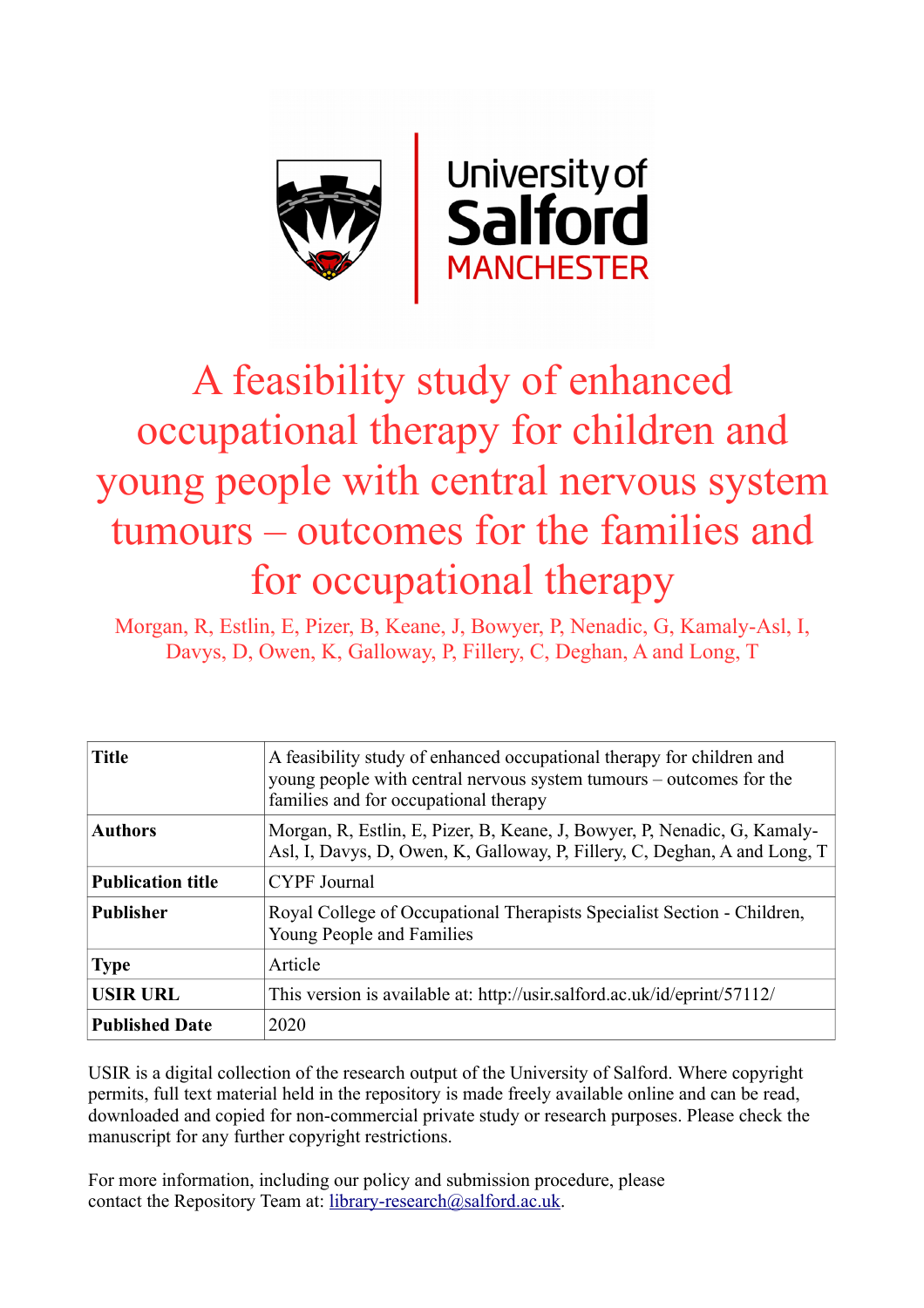

# A feasibility study of enhanced occupational therapy for children and young people with central nervous system tumours – outcomes for the families and for occupational therapy

Ruth Morgan, Dr Eddy Estlin, Professor Barry L Pizer, Professor John Keane, Professor Patricia Bowyer, Professor Goran Nenadic, Professor Ian Kamaly-Asl, Dr Deborah Davys, Kate Owens, Paula Galloway, Caroline Fillery, Dr Azad Dehgan and Professor Tony Long

# Abstract

A two-year feasibility study was conducted to explore harmonisation of occupation-focused practice between two UK children's cancer centres. The Short Child Occupational Profile (SCOPE) identified occupational needs of children with brain tumours to inform goal-setting, treatment-planning and intervention. A professional decision-making log was developed to focus reflection and to enhance communication of clinical decisions. The impact of a range of personal and environmental factors on participation beyond performance components was considered, enabling the occupational therapists to incorporate the child's strengths to overcome daily occupational challenges.

Twenty-four children aged 3-14 years with central nervous system tumours received enhanced occupational therapy for six months which families perceived as being helpful in rehabilitating children to participate in life and equipping them with better coping strategies for the future.

Individual occupational needs of children were highlighted using the SCOPE which helped to standardise practice. Using the SCOPE harmonised occupational therapists' unique focus on occupation in their practice with patients with brain tumours. This both evidenced intervention outcomes and strengthened professional identity. The outcome was robust preparation for a multi-centre intervention study.

# Keywords

Occupational therapy, children, brain tumour, harmonised practice, SCOPE

# Introduction

Following active treatment for brain or other intracranial tumours few children receive an occupational therapy service in the UK. Evidence suggests standards of provision for people with cancer are variable with limited access to cancer specialist or general occupational therapists (College of Occupational Therapists, 2004). To enhance the quality of life of children having survived or being treated for a brain tumour, we postulated that an enhanced occupational therapy service (beyond that which is sometimes available) might promote greater ability to engage in everyday activities of self-care, play and education. We theorised that psychological wellbeing and self-esteem might be positively affected. Before a multi-centre trial could be undertaken to test the outcome of an enhanced occupational therapy service, a preliminary study was needed to explore the feasibility of harmonising practice between sites and to test the study design and selected instruments in order that differences measured in the main study would not be caused by differences in practice between centres. We report here on the outcomes for occupational therapy practice, on the impact on the patients and their families, and on the feasibility of this aspect for the main study.

# Literature review

Brain, other central nervous system, and intracranial tumours (diagnostic group III in the International Classification of Childhood Cancers, Third Edition - ICCC-3) are the second most common type of childhood cancer in the UK (Steliarova-Foucher et al 2017). They account for an average of 412 new cases of cancer in children of 0-14 years being diagnosed each year in Great Britain (Cancer Research UK 2018). About 25% of all childhood tumours are of the CNS, and the 5-year survival rate is increasing: from 71% in 2003-2007 to 76% in 2008-2012 (Public Health England 2016).

Survival is often at significant cost with widespread treatment-related complications. Radiotherapy exerts particularly negative impacts on neurocognitive functioning (Grill et al 1999; Conklin et al 2008), while chemotherapy exerts less extreme yet still significant sequelae (Rutkowski et al 2005) and Patel et al (2011)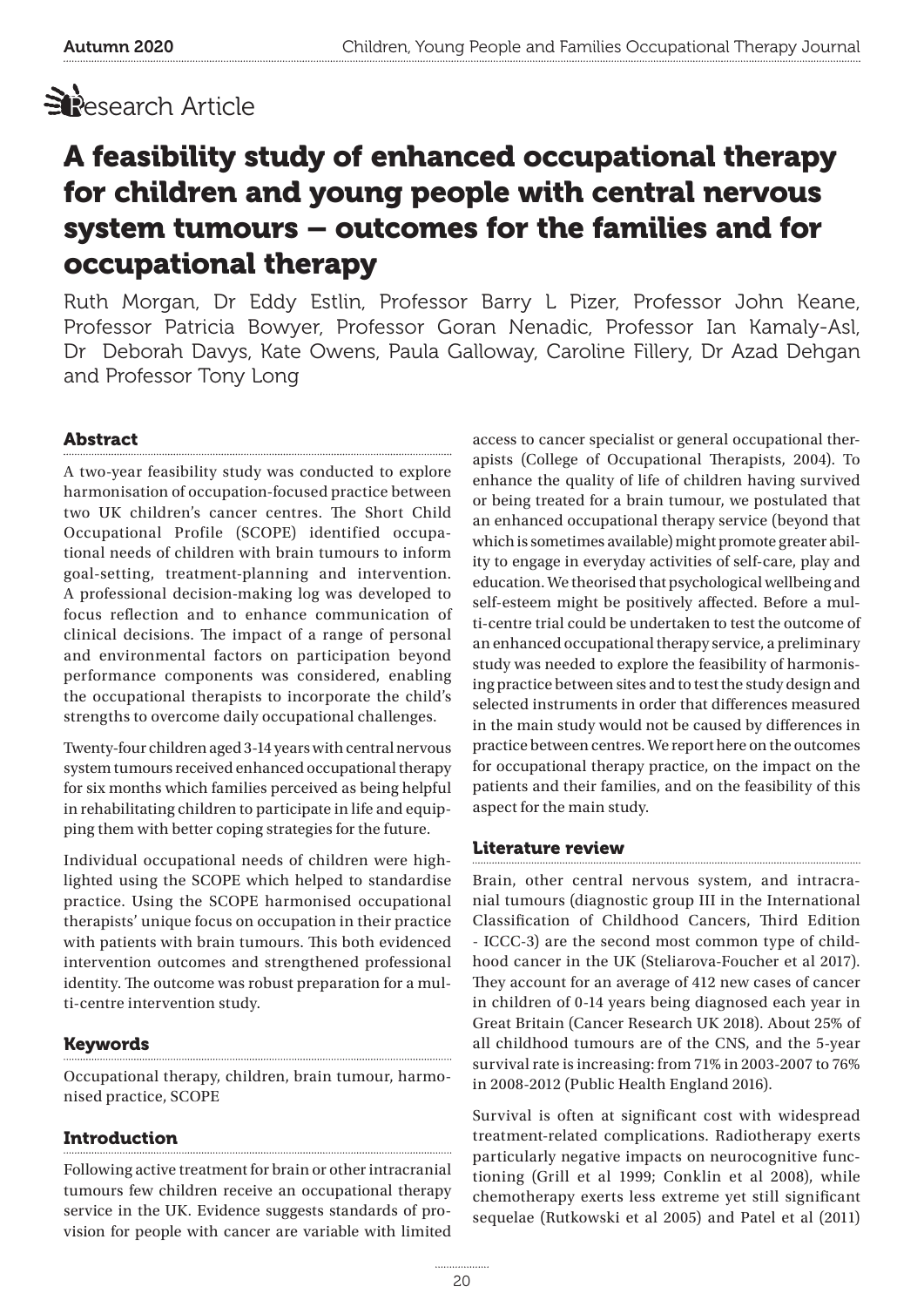demonstrated differences in outcomes by location of the tumour. In addition, surgical intervention for CNS tumours is associated with significant morbidity in up to 65% of patients (Khan et al 2001; Neervoort et al 2010).

Sensory, cognitive and functional deficits may be experienced (Steliarova-Foucher et al 2004; Peris-Bonet et al 2006; Mulhern et al 2004; de Ruiter et al 2013), and these lead to decrease in activity, school attendance, peer-socialisation and occupation (Ness et al 2005; Wilson et al 2015). These negative sequelae are more pronounced for survivors of childhood brain tumour than for other cancers (Butler and Mulhern 2005; Duffner 2010; de Ruiter et al 2013).

In the USA, Pergolotti et al (2016) note that while adults living with cancer bear a greater risk of functional loss and associated problems, access to occupational therapy is restricted. This missed opportunity to offer a viable therapy is not limited to North America but is also seen in Europe. The study reported here was designed to explore the feasibility and potential impact of a specialist occupational therapy service for children living with and recovering from a tumour of the CNS.

One Danish study (Hansen et al 2017) suggested that the provision of occupational therapy with selected adult brain tumour patients, such as those with glioma, supported positive outcomes. However, the research paper provided limited and largely theoretical conclusions. A case study of the application of the Canadian Occupational Performance Measure (Law et al 2015) using the Assessment of Motor and Process Skills (AMPS) (Fisher and Bray Jones 2012) was persuasive, however, in presenting the case for the potential for occupational therapy in cases involving brain injuries the evidence was less extensive.

A Swedish occupational therapist (Fisher 2014) provided the Occupational Therapy Intervention Process Model as an example of how therapists may explain what their practice is and how it can be applied to the benefit of patients. Alternatively, applying the Model of Human Occupation (MOHO), a conceptual model of occupation based on dynamic systems theory, enables occupational therapists to describe their practice from a holistic perspective which values volition for occupation (Taylor 2017). The SCOPE is a MOHO-based assessment that enables children's occupational needs to be captured comprehensively and communicated (Bowyer et al 2008).

Methodology

The project aim was to test a study design for feasibility including recruitment; the use of psychometrically tested questionnaires for quality of life, psychological wellbeing, and health status; the application of SCOPE; and the potential to harmonise practice across two centres. Patients from two to sixteen years were eligible to be recruited from two tertiary children's hospitals within two weeks of recovery from surgery. Approximately one third of patients were within three months of completing treatment in order that transition to follow-up could be included. The instruments were administered at baseline, three months and six months (completion). Approval was secured from an NHS research ethics committee (reference 13/NW/0800) and from the University of Salford research ethics committee (reference HSCR14-03).

The intervention was based on MOHO theory and the use of the SCOPE; an assessment and outcome measure developed for use with children (Bowyer et al 2008; Taylor 2017). A case formulation approach was employed that incorporated SCOPE resources for goal setting, intervention planning and review. The structured framework gathered information about patients' occupational needs from clinical observations and parent or child reports, replacing a non-standardised assessment approach. Identifying a patient's specific occupational challenges and strengths provided the therapists with an opportunity to apply their full range of therapeutic skills and interventions.

The role of the occupational therapist in acute oncology typically has a narrow remit focusing on the patient's physical needs and facilitating hospital discharge. Intervention is limited by factors such as the predominance of the medical model, complexity of cancer treatment pathways and the multidisciplinary team's perception of roles. During this study the therapists worked to their full scope of practice as defined by their professional body: "occupational therapy improves health and well-being through participation in occupation" (Royal College of Occupational Therapists, 2017).

Reflective logs with serial entries were maintained for each child which informed team discussions aimed at moving towards a harmonised approach.

# Results: outcomes for children and parents

The SCOPE was designed to screen for occupational therapy services and to document progress towards intervention goals (Bowyer et al 2008). The SCOPE highlighted how personal factors could be a strength or a challenge to the occupational performance of children with a brain tumour.

# Volition

Volition influences the way in which children choose, experience, and interpret their engagement in occupation (Bowyer et al 2008). Children with brain tumours often were well motivated to participate in meaningful occupations. One student chose to make adjustments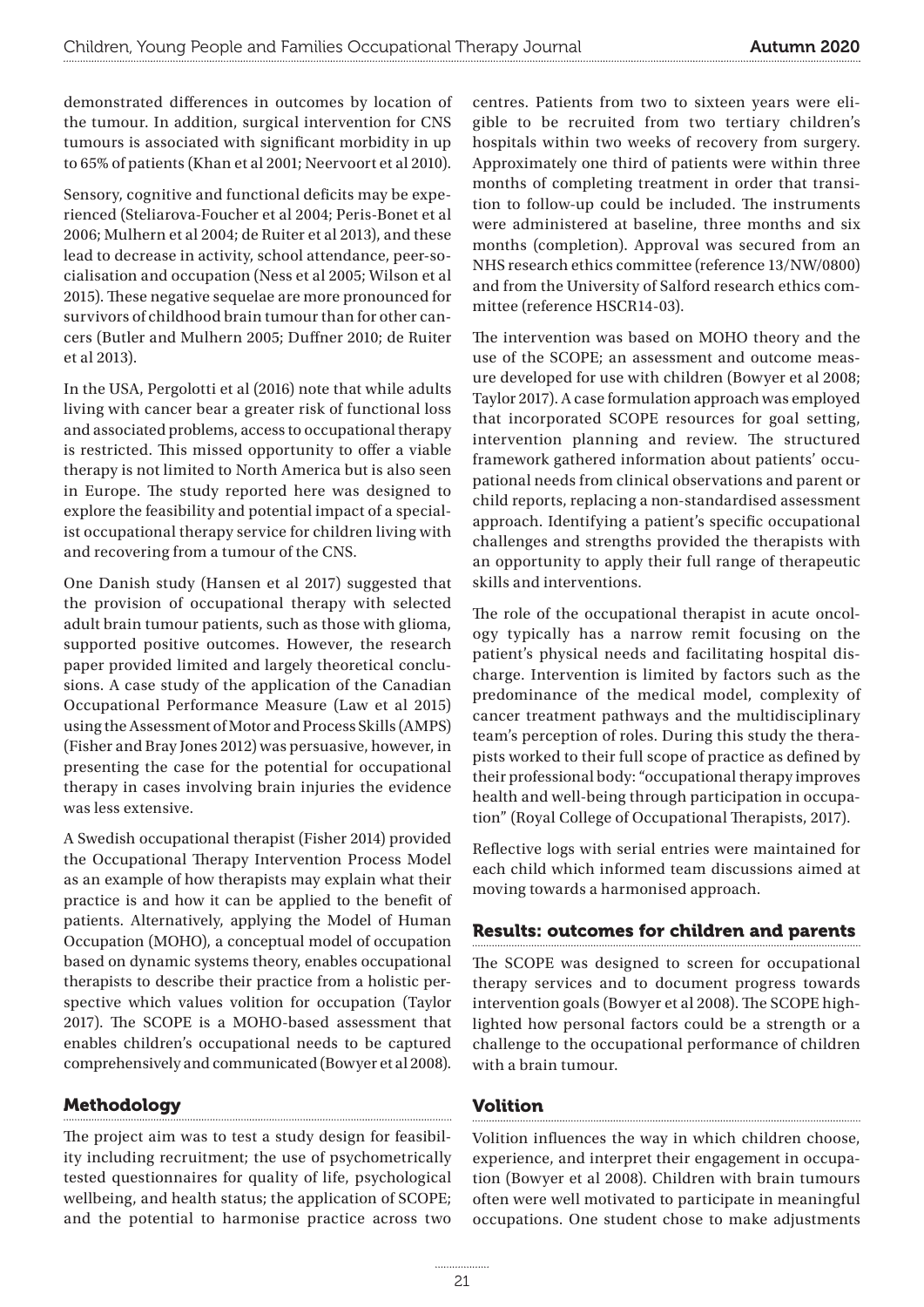Figure 1: Decision-making reflective log

#### Initial Background Information / Additional Contextual Information (delete as applicable)

| <b>Clinical Decision Making Questions</b>                    |  |  |  |
|--------------------------------------------------------------|--|--|--|
| 1. What was the identified need?                             |  |  |  |
| 2. What were the options?                                    |  |  |  |
| 3. Which option was selected?                                |  |  |  |
| 4. Why was this option or this sequence of options selected? |  |  |  |
| 5. Why were the other options not selected?                  |  |  |  |

#### Next Steps

to, rather than cancel, their work-experience placement. Through reframing and positive risk-management the occupational therapist was able to reinstate their placement. When a patient's response to challenge caused parental concern the occupational therapist empowered them to be more confident when school work proved difficult. The young person was better equipped to cope by seeking help which reduced episodes of tearfulness and feelings of frustration. The therapists supported children to reintegrate to school helping to rebuild their resilience and self-esteem.

# Habituation

The occupational therapists recognised the impact on families who travelled a distance to and from cancer treatment centres. Some parents struggled to arrange alternative childcare for siblings while others had their working lives and personal commitments disrupted which was inconvenient for them, and, in some circumstances, had a negative economic impact. Offering parents a choice of therapy location convenient to

them that minimised disruption to their child's school schedule was greatly valued by families. The therapists recognised that protected time for social participation in community activities, with siblings and friends, promoted and maintained children's general wellbeing.

Understanding how a family managed hospital visits around everyday routines guided the therapists. Parents created flexibility by accessing support with appointments from extended family or close friends. The occupational therapists supported scheduling of visits by being clear about the purpose of an appointment and considering whose presence was essential.

Parents reported that positive occupational therapy experiences counteracted their child's negative recollection of hospital visits. This reduced the stress associated with appointments and for some children lessened their need for psychological intervention.

For children with multiple hospital appointments the occupational therapists considered the nature and length of appointments in relation to the child's fatigue level before considering coordinating visits. The use of fatigue-management concepts, in particular pacing, was beneficial for many participants. This helped to engage the child in prioritising what was important to them at a point in their treatment when their energy levels were often low; yet there was a requirement to have some school attendance. Advice about sleep hygiene benefited patients who struggled to sleep well with consequent disruption of their daily functioning.

# Skills

#### Communication and Interaction

Occupational therapists' communication with parents and children was adjusted according to the families'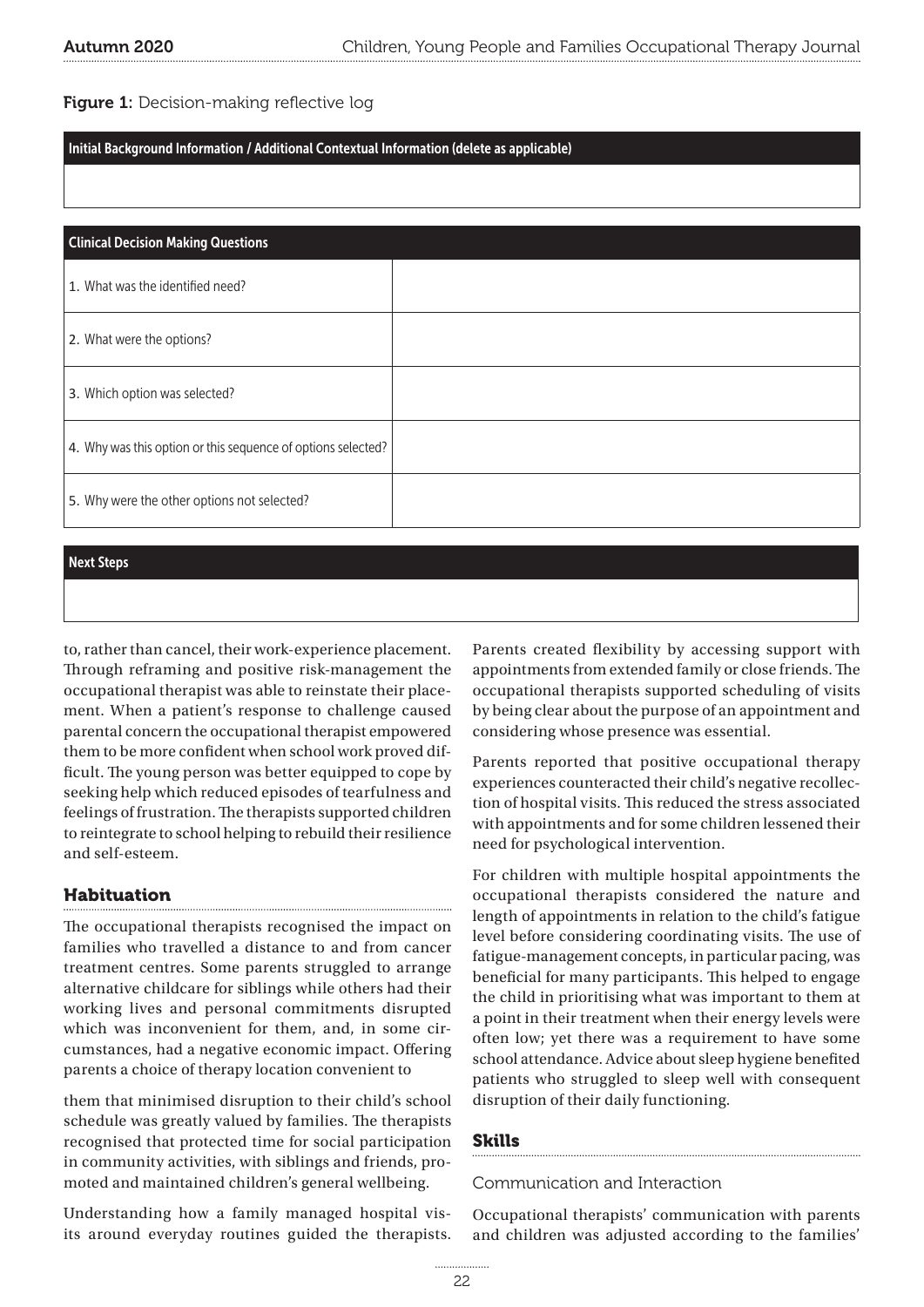personal preferences and context. Difficulty was experienced in establishing or sustaining communication with families as parents were not always able to take personal telephone calls or respond to emails at work. Multiple hospital appointments for investigations, medical reviews or occupational therapy were competing priorities for the parent's time, so four children were lost to follow-up. For the majority, the efforts made to work around their availability were both effective and appreciated, and this was a positive factor that was reported spontaneously by parents.

The occupational therapists needed time and effort to maintain communication with families of patients with multiple long-term conditions or those with limited extended family support. Parents with reduced health and wellbeing or with complex or non-traditional lifestyles needed more support to prevent them becoming unreachable. Occupational therapists used different types of communication from seeing the family face-to-face at home, in a hospital, or at school to indirect contact with families by post, telephone and email. Using the SCOPE flexibly and incorporating the different rating scales supported effective communication between therapists and families when gathering information on changes relating to the child's occupational performance.

The therapists were in a unique position of reassessing the patient's needs at three months and six months which facilitated responsiveness, continuity of care and anticipating future issues. Parents valued a continuing relationship with the same occupational therapist rather than being referred on to a new service as this contact enabled an in-depth exploration of how personal and environmental factors continued to impact on their child's participation in family life, school and social activities. Parents described how a trusting relationship grew as an understanding developed over time of what occupation-centred therapy was through use of the SCOPE tool. This enabled the therapists to discuss sensitive issues with parents, exploring family relationships, life style choices, and the psychological challenges to young people such as responding appropriately to peers' comments about hair loss.

Occupational therapists identified psychosocial needs in families of children with CNS tumours. High stress levels were observed in parents and children as often the long-term effect of the disease and treatment were unpredictable. Most patients experienced multiple challenges at different stages which impacted negatively on their quality of life, health and psychological functioning. Common difficulties were physical and sensory impairment, cognitive deficits, reduced self-esteem and occasionally behavioural changes. Functional impairments and behavioural problems were sometimes overlooked at times in the face of more acute or serious problems. The immediate and longer-term patient's chosen goals shifted in accordance with families' priorities over time; a responsiveness that was acknowledged as being helpful by parents.

Early on, parents sought reassurance from the occupational therapists and needed time to come to terms with what had or was happening to their child. The therapists continued to support parents intermittently during the recovery process as different stressors emerged. They exploited opportunities to review information previously provided to children and parents and to deal with emerging occupational challenges at review appointments or telephone contact. Time taken to review how advice had been applied highlighted to the occupational therapists the patient's and parent's level of understanding, engagement and motivation. Accessing therapy periodically meant that families had time to consolidate and generalise their learning which parents reported to be useful. The review process provided opportunities to reinforce patients' learning so that they were more able to incorporate the advice received into their daily habits in the context of their past, present and future life roles.

# Process

A few children presented with limited decision-making or problem-solving skills which parents initially assumed to be temporary rather than permanent. The SCOPE highlighted other more subtle problems, for example with sustaining attention or specific cognitive impairments that developed later which may have been missed or might not necessarily have been associated with a need for occupational therapy. To learn that someone else understood less well-defined problems and was able to help with overcoming or adapting to them was a relief to many parents and young people.

# Motor Skills

More general needs of children with cancer were addressed as well as providing targeted, intensive or longer-term rehabilitation to address specific goals, which resulted in patients increased physical ability and functional independence. Frequently patients with CNS tumours had difficulties with performance components such as specific weakness and decreased upper limb coordination which was addressed through optimising hand skills through direct therapy intervention and development programmes. Where balance and gross motor work were indicated, the occupational therapists worked in partnership with physiotherapy colleagues using the SCOPE findings to facilitate discussions. A few children experienced sensory processing difficulties that required supportive home-based strategies. On-going developmental advice and support provided through coaching, modelling and scaffolding was well-received by parents and education staff.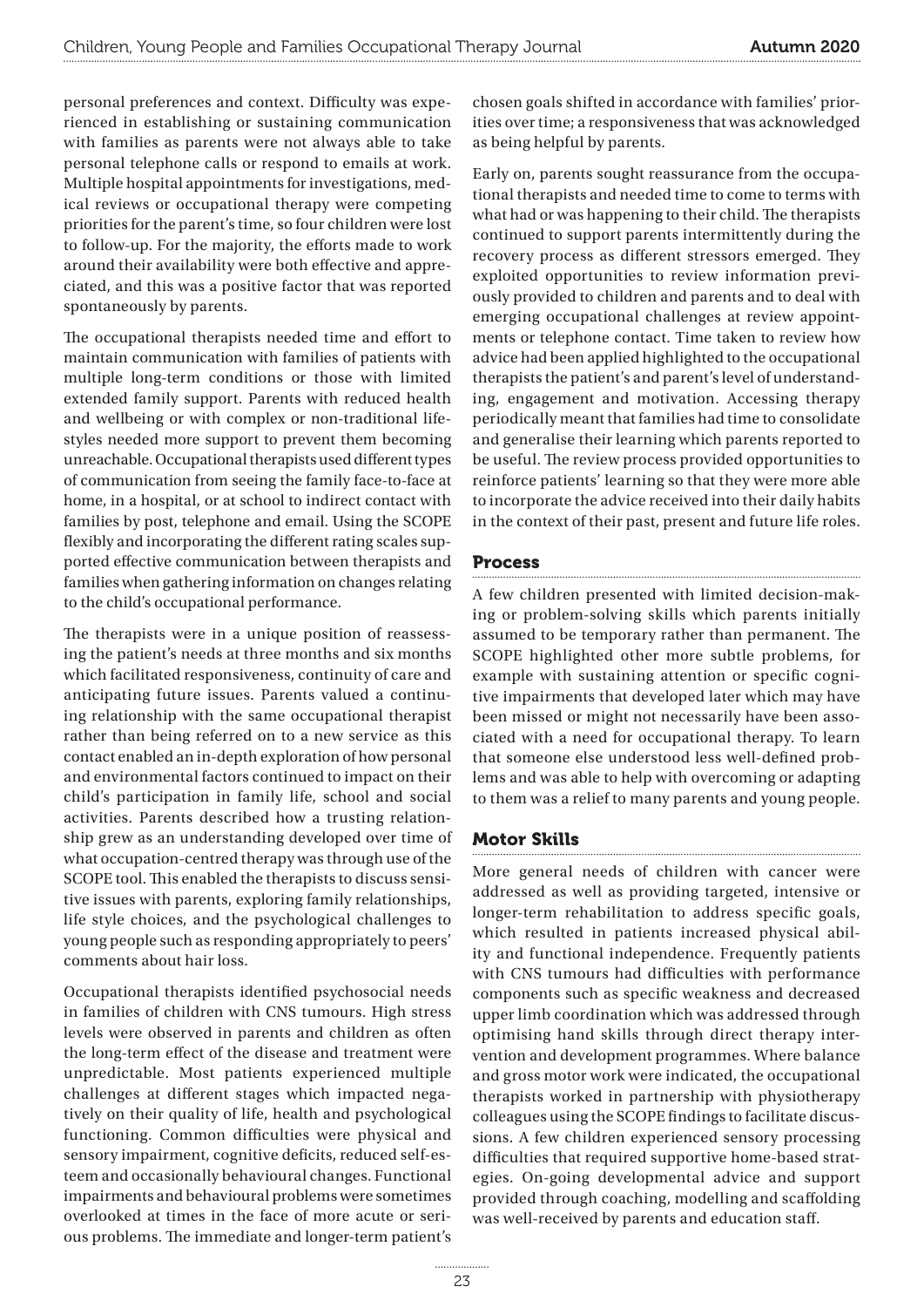# Environment

For hospital visits, parents' access to private or public transport were considered by the occupational therapists alongside the accessibility of the car park in relation to the location of the clinic. Occupational therapists advised on provision of specialist equipment, for example, adapted cutlery or scissors and minor adaptations for home and school use. In particular, organising a supportive environment at school was valued by children and parents. Practical advice and strategies were offered to help families to make reasonable adjustments to their home routines and to cope better with unpredictable changes arising from the long-term sequelae of cancer that affected their lifestyles. Use of the SCOPE within the occupational therapy process to identify barriers and facilitators that impacted participation in occupation influenced the therapists to modify or adapt the child's physical, sensory, temporal and social environments.

# Occupational Dysfunction

Children with brain tumours reported difficulties in occupational dysfunction which affected their daily self-care, productivity, and play or leisure routines which was the primary focus for occupational therapy intervention (Table 1). The SCOPE captured and measured positive changes and outcomes relating to occupational performance that occurred during and after intervention in a more formal and standardised way (Figure 2). The overall rating total is not a measure or standardised score but allows description of the direction of change during re-evaluation. Strengths identified were motivation, social participation and emerging resolution skills; while challenges were the impact of left-sided weakness for two-handed tasks, reduced self-confidence, and reduction in previously mastered skills.

# Table 1: Occupational dysfunction identified in participants

| Self-Care / Activities of<br><b>Daily Living</b>                                                                                                                                                                                 | Work / Being<br>productive                                                                                                                    | Play / Leisure                                                                                                                                 |
|----------------------------------------------------------------------------------------------------------------------------------------------------------------------------------------------------------------------------------|-----------------------------------------------------------------------------------------------------------------------------------------------|------------------------------------------------------------------------------------------------------------------------------------------------|
| Fatigue: general, sleep, rest,<br>cognitive<br>Managing stairs<br>Walking speed and distance<br>Getting ready to go out<br>Eating and drinking<br>Using the toilet<br>Washing and drying oneself<br>Dressing<br>Caring for teeth | Doing work<br>experience<br>Attending<br>nursery, school<br>or college<br>Handwriting<br>Tool usage<br>Engaging in<br>community<br>activities | Playing with<br>friends<br>Socialising with<br>friends<br>Doing hobbies<br>Doing sports<br>Participating<br>in religious or<br>cultural groups |
| Skin care, hair care, body care                                                                                                                                                                                                  |                                                                                                                                               |                                                                                                                                                |

Therapists highlighted complexities around the measurement of occupational outcomes due to the high number and degree of variability in outcomes and the challenge of striking a balance between using a more measurable standardised approach and delivering purposeful, individualised therapy. This resonates with the Royal College of Occupational Therapists' publication aligning the profession with the concept of complex interventions (Pentland et al 2018).







# **Discussion**

Families found occupational therapy to be both effective and empowering, helping with a range of problems but also supplementing parental skills and ability with strategies to draw on after the conclusion of the research study. There were also important outcomes for the profession and professional practice. Reflection and multi-professional deliberation about this were integral components of the study, seeking to establish the factors of occupational therapy that enhanced outcomes for families.

# Technical Skills & Expertise

Parents perceived occupational therapists as a source of valuable expertise and helpful information referring them to statutory and voluntary services. From the logs it was evident that the therapists used strategies such as coaching and motivational interviewing to encourage patients' engagement in their chosen occupations. In addition to being satisfied with the overall quality of the skills of the occupational therapist, the families highlighted positive personal attributes that they valued which facilitated a therapeutic rapport. Key attributes were being a friendly, likable person; someone who was easy to get on with and who listened actively.

The occupational therapists perceived that their understanding of cancer treatments and their side-effects was important for their role. Some of the children treated had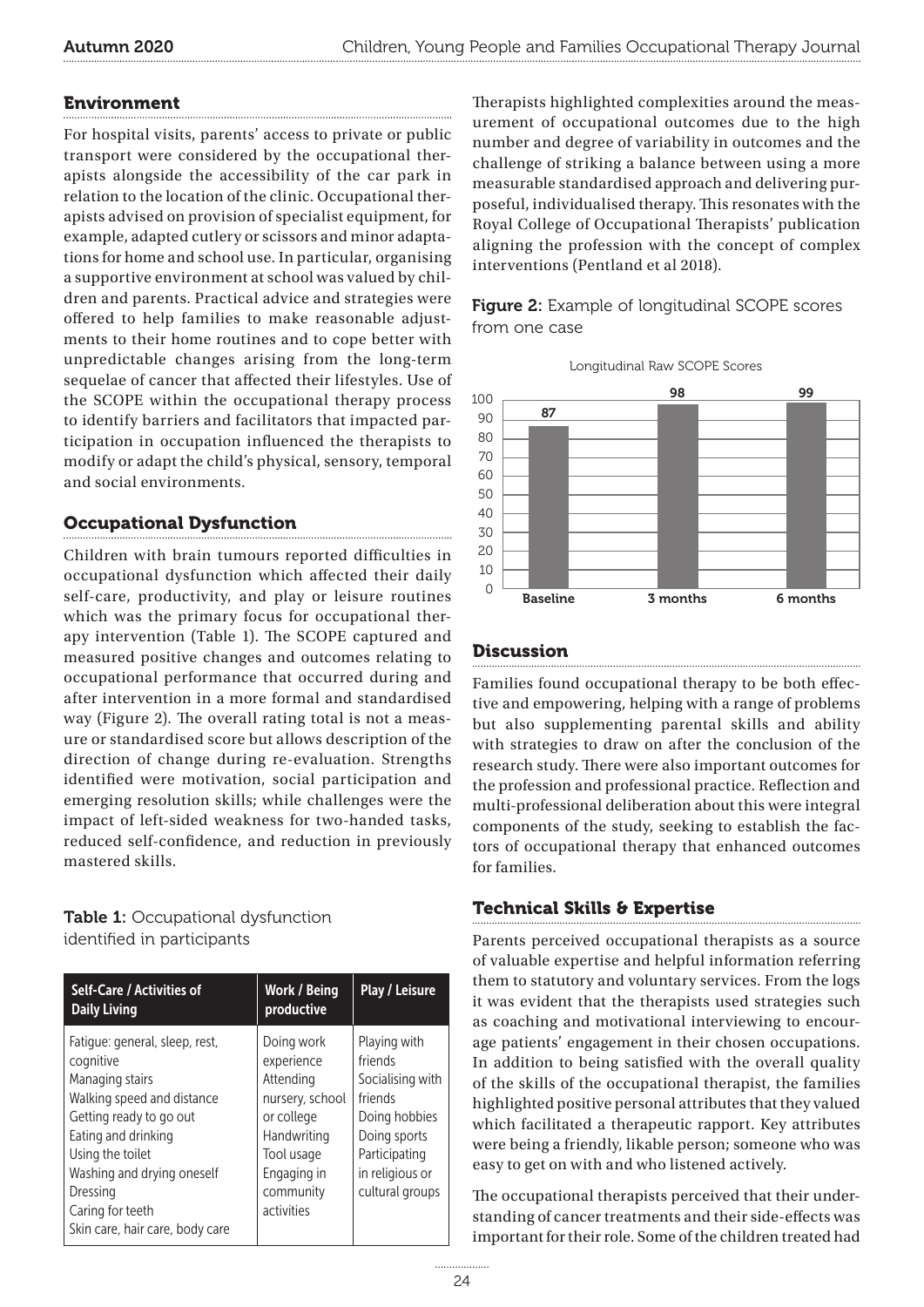undergone adjuvant therapies which had implications for their ability to participate. Accordingly, the nature of input fluctuated in response to the child's stage in treatment, and this required specialist knowledge and insights into multiple treatment effects and potential patient responses.

The decision-making tool mirrored the holistic and collaborative nature of occupational therapy practice. Records did not capture explicitly all of the patient goals and outcomes that had been achieved, such as keeping the family on a pathway or maintaining school-home liaison, although these responsibilities lay within the scope of occupational therapy. Developing documentation to capture all aspects of intervention and goal achievement for children would ensure better appreciation of the breadth and depth of the role. Occupational therapists' implicit goals described in the log were driven by core values such as compassion.

The occupational therapists worked creatively with the children, supporting their recovery and development by using interesting activities that motivated the patient. Therapy was therefore perceived as "fun" rather than "work". Parents described their child as actively wanting occupational therapy, and they explained how therapy was inclusive in terms of benefitting the whole family. They reported that early access to therapy had helped their child to manage the aftermath of the initial diagnosis and treatment and had exerted a lasting impact as it taught them a new set of skills for life. Parents recognised their child's potential to continue improving after the study ended, giving families increased confidence and responsibility to continue home programmes with an improved outlook for the future.

# Intermediary and Liaison Role

The occupational therapist was a point of contact and communication between home, hospital and school and held a significant intermediary and liaison role which was recognised as being important by families. The occupational therapists proactively communicated with other services often on the family's behalf.

The enhanced role of the occupational therapist included outreach to homes and regular unsolicited contact to administer questionnaires which served as a support mechanism to families. Parents described occupational therapists as a reliable and regular point of contact between the treatment centre and the family. The families used this access to ask questions, seek clarification and discuss frustrations involving the wider oncology multi-disciplinary team. These issues have been addressed increasingly in the inter-professional context. They were found to be an aspect of the problem investigated by the Francis Inquiry (2013), they have been addressed by the Academy of Medical Royal Colleges (2015) and are factored into the ongoing "New Care Models" initiative led by NHS England (2015). A focused discussion of care coordination by Australian health professionals in relation to cancer care is provided by Haynes et al (2018), concluding that there are certainly gaps in this provision for certain diagnostic groups.

Navigating hospital and healthcare systems was confusing and prevented families approaching the medical team for help as they were not sure if their questions were valid. Regular communication between the occupational therapist and families using the SCOPE provided opportunities to check whether the family had unresolved issues. After listening to and exploring concerns the occupational therapist found out information and shared this knowledge with families.

The occupational therapists were well placed to consider the impact of the child's illness on the whole family. Even when the child was well and recovering, and prognosis was good; family members were affected emotionally by the impact of the diagnosis, surgery and treatment which influenced how they cared for their child. Parents worried about the future, and the use of SCOPE provided a record of such concerns using consistent terminology. The therapists understood the carer's role and the impact of cancer on the family as a unit.

# Helping and Problem Solving

During the study the occupational therapists perceived they made a positive and significant difference to families by meeting individuals' occupational needs. They had time to exercise problem-solving skills around patients' difficulties around participation and occupational performance. The use of the SCOPE provided a child-centred assessment helping therapists to clarify specific areas to address. The use of creative thinking, practical skills and professional knowledge enabled the therapists to develop innovative solutions to the difficulties experienced by children.

# Collaboration

Collaboration between the research occupational therapists and community teams was effective and timely which prevented duplication or delay in provision of assessments, equipment or therapy. The therapists bridged the gap between discharge from hospital and engagement with local therapy services. Regular communication was established, and families ultimately decided who was best placed to carry out intervention. For one family it was convenient to see the community therapist as a sibling already attended a local therapy clinic. In another case the research therapists continued input after discharge until the local team picked up the patient. Community, hospital and research occupational therapists liaised to agree a family-focused plan of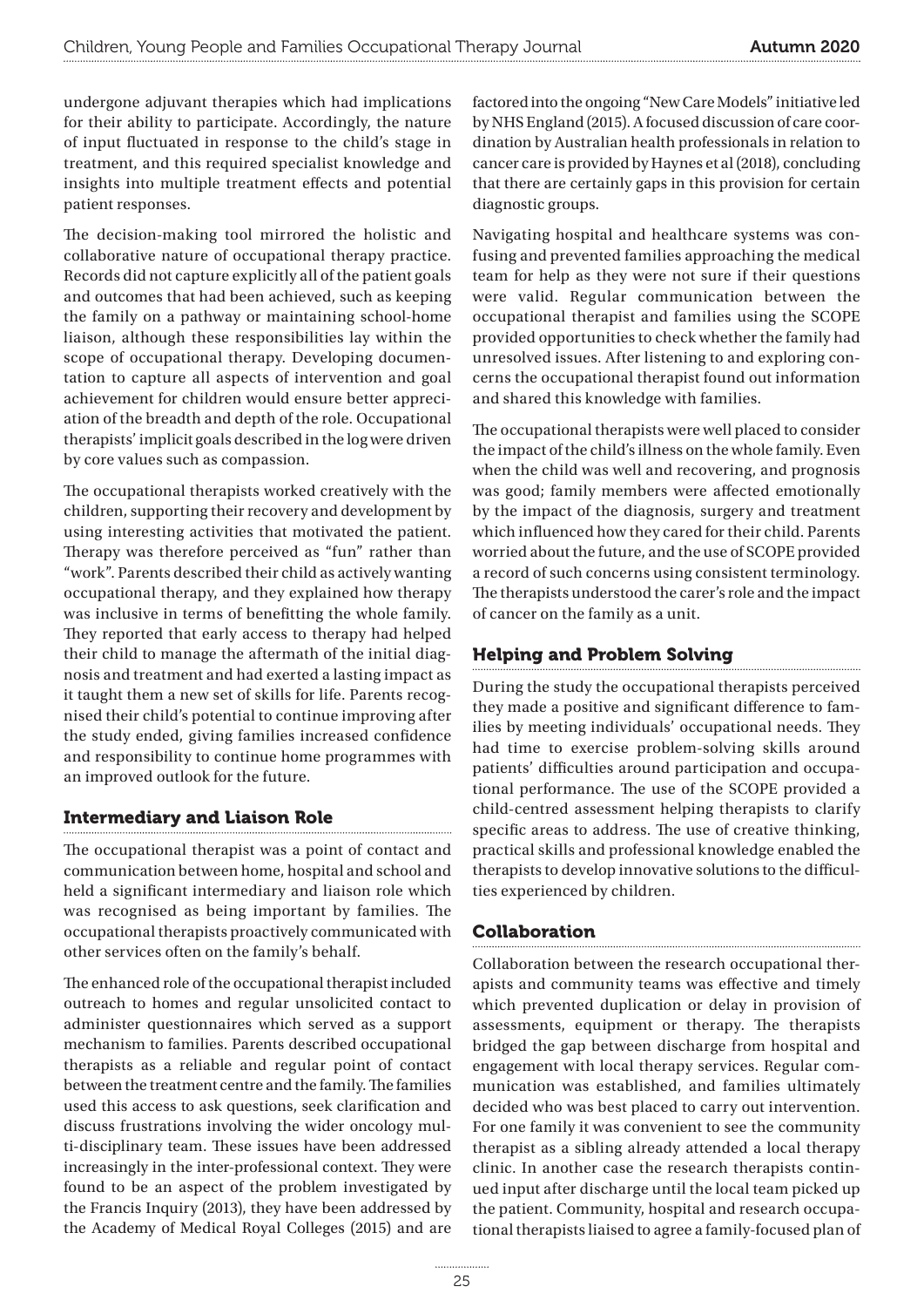care. This model worked well as most community teams operated a priority and waiting list for children. When referrals for handwriting or perceptual problems were a low priority the research therapists provided intervention in the interim period.

# Transferable Skills

The feasibility study demonstrated that experienced, paediatric occupational therapists working with children in community or hospital settings have transferable clinical skills to work effectively with patients with CNS tumours. Through using the SCOPE and a decision-making log the therapists demonstrated common core skills around assessment, activity analysis, problem solving and professional reasoning. The ability to articulate core skills was part of the required harmonisation across sites.

# Continuing Professional Development

The research occupational therapists concluded that the study had enhanced their cancer-specific knowledge and extended their occupation-focused therapeutic skills. Although therapists supported and guided patients with anxiety related to invasive procedures using a range of distraction, relaxation and creative techniques, they reported this as an area for further personal development. Further post-graduate training needs in awareness and management of fatigue, visual impairment and objective management of hemiplegia were identified.

# Service Outcomes

The occupational therapists reflected that resources for clinical practice were not always available. As a result some intervention choices and specific activities were based on practicality, local availability or personal preference. The therapists concluded that although their assessments were similar, various intervention strategies were considered before selecting a suitable medium through which to implement the treatment plan. The decision-making process occurred at all three stages; however the final stage demonstrated that clinical decision-making skills rely on previous experience of knowing how to use local materials effectively. This factor needs consideration when planning future multicentre studies. Otherwise, a gradual process of joint review and discussion of the outcomes of self-reflection on the decisions that were made on a case-by-case basis resulted in generally comparable responses to similar cases across sites, limited only by available resources.

Following the study new practices adopting the SCOPE for inpatient work were explored at the centres. The breadth of assessment and intervention offered was reviewed with more emphasis on psychosocial interactions rather than physical symptoms and a business case for an outpatient service was developed.

# Conclusion

Analysis of SCOPE data confirmed that the tool was suitable for use with children with brain tumours with a broad age range of abilities giving a unique perspective on their occupational performance. A decision-making reflective log developed for occupational therapists to capture their professional and informed reasoning indicated that with training and experience the SCOPE was a useful assessment systematically covering a wider range of areas of concern in addition to physical limitations. Through these means and through an iterative process of review and discussion, harmonisation was achieved in both understanding of the approach and decision-making about cases which was sufficient to allow progress to the next stage of a multi-centre study.

# Key messages

The project demonstrated the feasibility of harmonising practice across sites for the next study. The process of reflection and team-wide discussion of issues was central to this.

Families especially appreciated the tailored and flexible approach to their needs and valued the coordinating role of the occupational therapist.

Much was learned for occupational therapy practice and for the profession in the application of SCOPE and the use of reflective logs.

# References

- Academy of Medical Royal Colleges (2015) Coordinating care: in primary, community and outpatient settings. London: AMRC. Available at: [https://www.aomrc.org.uk/wp-con](https://www.aomrc.org.uk/wp-content/uploads/2016/05/Coordinating_care_pcos_1015.pdf)[tent/uploads/2016/05/Coordinating\\_care\\_pcos\\_1015.pdf](https://www.aomrc.org.uk/wp-content/uploads/2016/05/Coordinating_care_pcos_1015.pdf). (accessed on 16/12/19).
- Bowyer PL, Kramer J, Ploszaj A, Ross M, Schwartz O, Kielhofner G and Kramer K (2008) *The Short Child Occupational Profile (SCOPE) Version 2.2.* Chicago: The University of Illinois at Chicago.
- Butler RW and Mulhern RK (2005) Neurocognitive interventions for children and adolescents surviving cancer. *Journal of Pediatric Psychology* 30(1): 65-78.
- Cancer Research UK. Average number of new cases diagnosed per year, children (0-14), Great Britain. [http://www.](http://www.cancerresearchuk.org/sites/default/files/cstream-node/child_inc_iccc_groups_0.pdf) [cancerresearchuk.org/sites/default/files/cstream-node/](http://www.cancerresearchuk.org/sites/default/files/cstream-node/child_inc_iccc_groups_0.pdf) [child\\_inc\\_iccc\\_groups\\_0.pdf](http://www.cancerresearchuk.org/sites/default/files/cstream-node/child_inc_iccc_groups_0.pdf) (accessed on 29.04.18).
- College of Occupational Therapists (2004) *Occupational Therapy Intervention in Cancer.* Available at: [http://www.wales.nhs.](http://www.wales.nhs.uk/sites3/Documents/362/Appendix%2520VI%2520-%2520Role%2520of%2520Occupational%2520Therapy%2520in%2520Cancer%2520Care%2520-%2520Specialist%2520Group%2520Information.pdf) [uk/sites3/Documents/362/Appendix%20VI%20-%20Role%20](http://www.wales.nhs.uk/sites3/Documents/362/Appendix%2520VI%2520-%2520Role%2520of%2520Occupational%2520Therapy%2520in%2520Cancer%2520Care%2520-%2520Specialist%2520Group%2520Information.pdf) [of%20Occupational%20Therapy%20in%20Cancer%20](http://www.wales.nhs.uk/sites3/Documents/362/Appendix%2520VI%2520-%2520Role%2520of%2520Occupational%2520Therapy%2520in%2520Cancer%2520Care%2520-%2520Specialist%2520Group%2520Information.pdf) [Care%20-%20Specialist%20Group%20Information.pdf](http://www.wales.nhs.uk/sites3/Documents/362/Appendix%2520VI%2520-%2520Role%2520of%2520Occupational%2520Therapy%2520in%2520Cancer%2520Care%2520-%2520Specialist%2520Group%2520Information.pdf) (accessed on 16.12.19).
- Conklin HM, Li C, Xiong X, Ogg RJ and Merchant TE (2008) Predicting change in academic abilities after conformal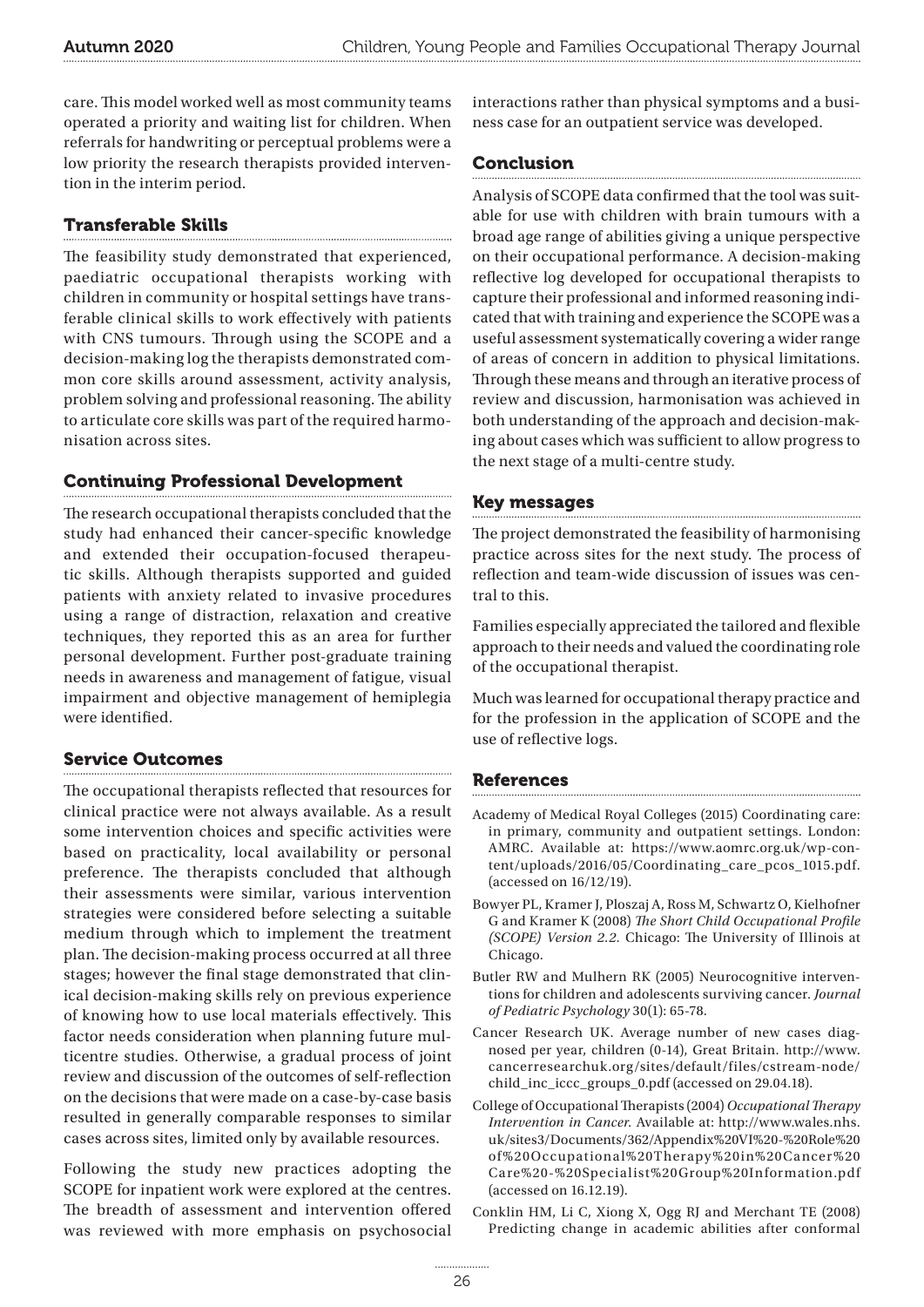radiation therapy for localized ependymoma. *Journal of Clinical Oncology* 26(24)*:* 3965–70.

- de Ruiter MA, van Mourik R, Schouten-van Meeteren ANY, Grootenhuis MA, and Oosterlaan JAAP (2013) Neurocognitive consequences of a paediatric brain tumour and its treatment: a meta-analysis. *Developmental Medicine & Child Neurology*  55(5): 408-417.
- Duffner PK (2010) Risk factors for cognitive decline in children treated for brain tumors. *European Journal of Paediatric Neurology* 14(2): 106-15.
- Fisher AG (2014) Occupation-centred, occupation-based, occupation-focused: Same, same or different? *Scandinavian Journal of Occupational Therapy* 21(1): 96-107.
- Fisher AG and Bray Jones K (2012) *Assessment of Motor and Process Skills. 7th ed*. Fort Collins, CO: Three Star Press.
- Grill J, Renaux VK, Bulteau C, Viguier D, Levy-Piebois C, Sainte-Rose C, Dellatolas G, Raquin MA, Jambaqué I and Kalifa C (1999) Long-term intellectual outcome in children with posterior fossa tumors according to radiation doses and volumes. *International Journal of Radiation Oncology • Biology • Physics* 45(1): 137–45.
- Hansen A, Boll M, Minet L, Søgaard K and Kristensen H (2017) Novel occupational therapy intervention in the early rehabilitation of patients with brain tumours. *British Journal of Occupational Therapy* 80(10): 603–607.
- Haynes K, Ugalde A, Whiffen R, Rogers M, Duffy M, Packer C, Spence D, Dowling A, Poon P and Livingston P (2018) Health professionals involved in cancer care coordination: Nature of the role and scope of practice. *Collegian* 25(4): 395-400.
- Khan RB, Sanford RA, Kun LE and Thompson SJ (2001) Morbidity of second-look surgery in pediatric central nervous system tumors. *Pediatric Neurosurgery* 35(5): 225–229
- Law MC, Baptiste S and Carswell A (2015) *Canadian Occupational Performance Measure*, 5th ed. Ottawa: CAOT Publications ACE.
- Mulhern R, Merchant TE, Gajjar A, Reddick WE and Kun LE (2004) Late neurocognitive sequelae in survivors of brain tumours in childhood. *Lancet Oncology* 5(7): 399-408.
- Neervoort FW, Van Ouwerkerk WJR, Folkersma H, Kaspers GJL and Vandertop WP (2010) Surgical morbidity and mortality of pediatric brain tumors: a single center audit. *Childs Nervous System* 26(11): 1583–1592.
- Ness KK, Mertens AC, Hudson MM, Wall MM, Leisenring WM, Oeffinger KC, Sklar CA, Robison LL and Gurney JG (2005) Limitations on physical performance & daily activities among long-term survivors of childhood cancer. *Annals of Internal Medicine* 143(9): 639-47.
- NHS England (2015) New Care Models. Available at: [https://](https://www.england.nhs.uk/new-care-models/) [www.england.nhs.uk/new-care-models/](https://www.england.nhs.uk/new-care-models/) (accessed on 16/12/19).
- Patel SK, Mullins WA, O'Neil SH and Wilson K (2011) Neuropsychological differences between survivors of supratentorial and infratentorial brain tumours. *Journal of Intellectual Disabilities Research* 55(1): 30-40.
- Pentland D, Kantartzis S, Giatsi Clausen M and Witemyre K (2018) *Occupational therapy and complexity: defining and describing practice.* London: Royal College of Occupational Therapists.
- Peris-Bonet R, Martínez-García C, Lacour B, Petrovich S, Giner-Ripoll B, Navajas A and Steliarova-Foucher E (2006) Childhood central nervous system tumours-incidence and survival in Europe 1978-1997. *European Journal of Cancer*  42(13): 2064-80.
- Pergolotti M, Williams GR, Campbell C, Munoz LA and Muss HB (2016) Occupational therapy for adults with cancer: why it matters. *The Oncologist* 21(3): 314–319.
- Public Health England (2016): *Childhood cancer registrations in England 2015 to 2016*. London: PHE. Available at: [http://](http://www.ncin.org.uk/cancer_type_and_topic_specific_work/cancer_type_specific_work/cancer_in_children_teenagers_and_young_adults/) [www.ncin.org.uk/cancer\\_type\\_and\\_topic\\_specific\\_work/](http://www.ncin.org.uk/cancer_type_and_topic_specific_work/cancer_type_specific_work/cancer_in_children_teenagers_and_young_adults/) [cancer\\_type\\_specific\\_work/cancer\\_in\\_children\\_teenag](http://www.ncin.org.uk/cancer_type_and_topic_specific_work/cancer_type_specific_work/cancer_in_children_teenagers_and_young_adults/)[ers\\_and\\_young\\_adults/](http://www.ncin.org.uk/cancer_type_and_topic_specific_work/cancer_type_specific_work/cancer_in_children_teenagers_and_young_adults/) (accessed on 16.12.19).
- Royal College of Occupational Therapists (2017) *What is occupational therapy?* London: RCOT. Available at: [https://www.](https://www.rcot.co.uk/about-occupational-therapy/what-is-occupational-therapy) [rcot.co.uk/about-occupational-therapy/what-is-occupation](https://www.rcot.co.uk/about-occupational-therapy/what-is-occupational-therapy)[al-therapy](https://www.rcot.co.uk/about-occupational-therapy/what-is-occupational-therapy) (accessed on 16.12.19).
- Rutkowski S, Bode U, Deinlein F, Ottensmeier H, Warmuth-Metz M, Soerensen N, Graf N, Emser A, Pietsch T, Wolff JE, Kortmann RD and Kuehl J (2005) Treatment of early childhood medulloblastoma by postoperative chemotherapy alone. *New England Journal of Medicine* 352(10): 978-86.
- Steliarova-Foucher E, Stiller C, Kaatsch P, Berrino F, Coebergh J-W, Lacour B and Parkin M (2004) Geographical patterns & time trends of cancer incidence & survival among children in Europe since the 1970s (the ACCISproject): an epidemiological study. *Lancet* 364(9451): 2097-105.
- Steliarova-Foucher E, Colombet M, Ries LAG, Hesseling P, Moreno F, Shin HY and Stiller CA editors (2017). *International Incidence of Childhood Cancer, Volume III (electronic version).* Lyon, France: International Agency for Research on Cancer. Available from: <http://iicc.iarc.fr/results/> (accessed on 16.12.19).
- The Mid Staffordshire NHS Foundation Trust Public Inquiry (Chair: Francis) 2013. Available at: [http://webarchive.](http://webarchive.nationalarchives.gov.uk/20150407084231/http://www.midstaffspublicinquiry.com/report) [nationalarchives.gov.uk/20150407084231/http://www.mid](http://webarchive.nationalarchives.gov.uk/20150407084231/http://www.midstaffspublicinquiry.com/report)[staffspublicinquiry.com/report](http://webarchive.nationalarchives.gov.uk/20150407084231/http://www.midstaffspublicinquiry.com/report) (accessed on 16.12.19).
- Taylor R (2017) *Kielhofner's Model of Human Occupation: Theory and Application,* 5th Edn. Philadelphia, Wolters Kluwer.
- Wilson CL, Gawade PL and Ness KK (2015) Impairments that influence physical function among survivors of childhood cancer. *Children* 2(1): 1-36.

#### Ruth Morgan

Children's Therapy Service Manager (Respiratory & Rehabilitation)

Professional Lead for Children's Occupational Therapy Therapy and Dietetic Service Royal Manchester Children's Hospital

#### Dr Eddy Estlin

Consultant Paediatrician Blackpool Teaching Hospitals NHS Trust Blackpool Victoria Hospital

#### Professor Barry L Pizer

Consultant Paediatric Oncologist Alder Hey Children's Hospital & University of Liverpool

#### Professor John Keane

Professor of Data Engineering University of Manchester

#### Professor Patricia Bowyer

Professor of Occupational Therapy Texas Woman's University